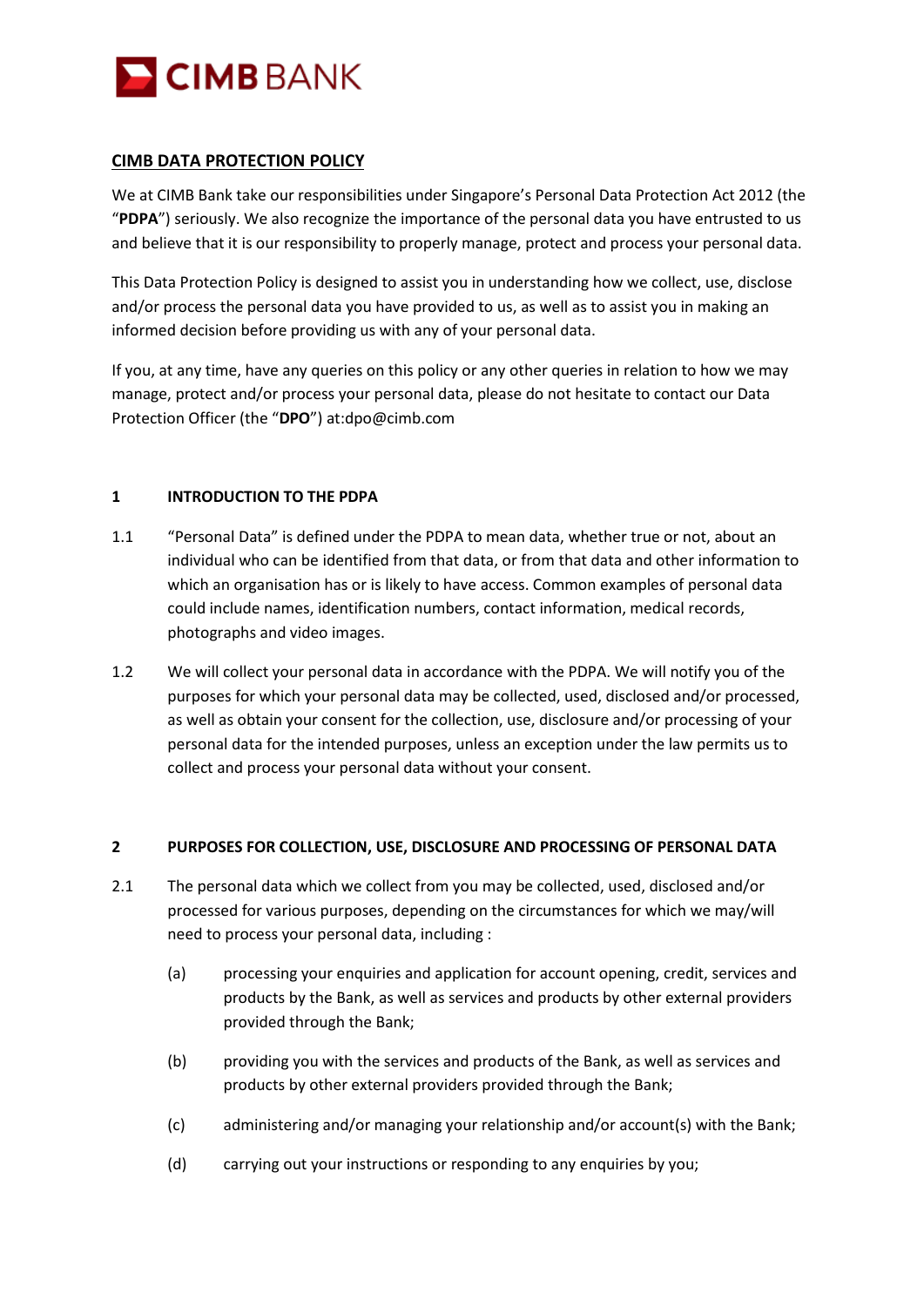- (e) carrying out due diligence or other screening activities (including background checks) in accordance with legal or regulatory obligations or risk management procedures (including but not limited to those designed to combat financial crime, "know-your customer", anti-money laundering, counter-terrorist financing or antibribery), that may be required by law or that may have been put in place by the Bank;
- (f) dealing in any matters relating to the services and/or products which you are entitled to under this Agreement (including the printing of credit cards and the printing and mailing of correspondence, statements, invoices, confirmations, advices, information, reports or notices to you, which could involve disclosure of certain personal data about you to bring about delivery of the same as well as on the external cover of envelopes/mail packages);
- (g) the recovery of any and all amounts owed to the Bank;
- (h) the process of reviewing and approving credit and approving the account(s), and the conduct of initial and anticipatory credit checks and assessments, relevant checks, ongoing assessment and verification of ongoing credit worthiness and standing;
- (i) preventing, detecting and investigating fraud, misconduct, any unlawful action or omission, whether relating to your application or any other matter relating to your account(s), and whether or not there is any suspicion of the aforementioned;
- (j) managing the Bank's infrastructure and business operations, and complying with policies and procedures that may be required by law or that may have been put in place by the Bank, including those relating to auditing, finance and accounting, billing and collections IT systems, data and website hosting, training, testing, business continuity, and records, document and print management;
- (k) security and/or verification and in this regard, the Bank may put in place measures to achieve the aforesaid such as closed-circuit television (CCTV) systems on the Bank premises, which would/may capture your image and speech when you are on the Bank premises; audio recordings of your instructions or conversations over the telephone or during face to face communications with the Bank's staff;
- (l) if consented by you via your registration or participation in any contest, lucky draw, campaign, promotion, event, survey or questionnaire, to administer and provide you with such activities. Some of these activities have additional terms and conditions, which could contain additional information about how we use and disclose your personal data, so we suggest that you read these carefully;
- (m) complying with applicable law in administering and managing your relationship with the Bank;
- (n) if consented by you in the application form(s), account opening document(s) and/or other methods of consent notification, provide for the dispatch of marketing information relating to banking, financial or investment services or products offered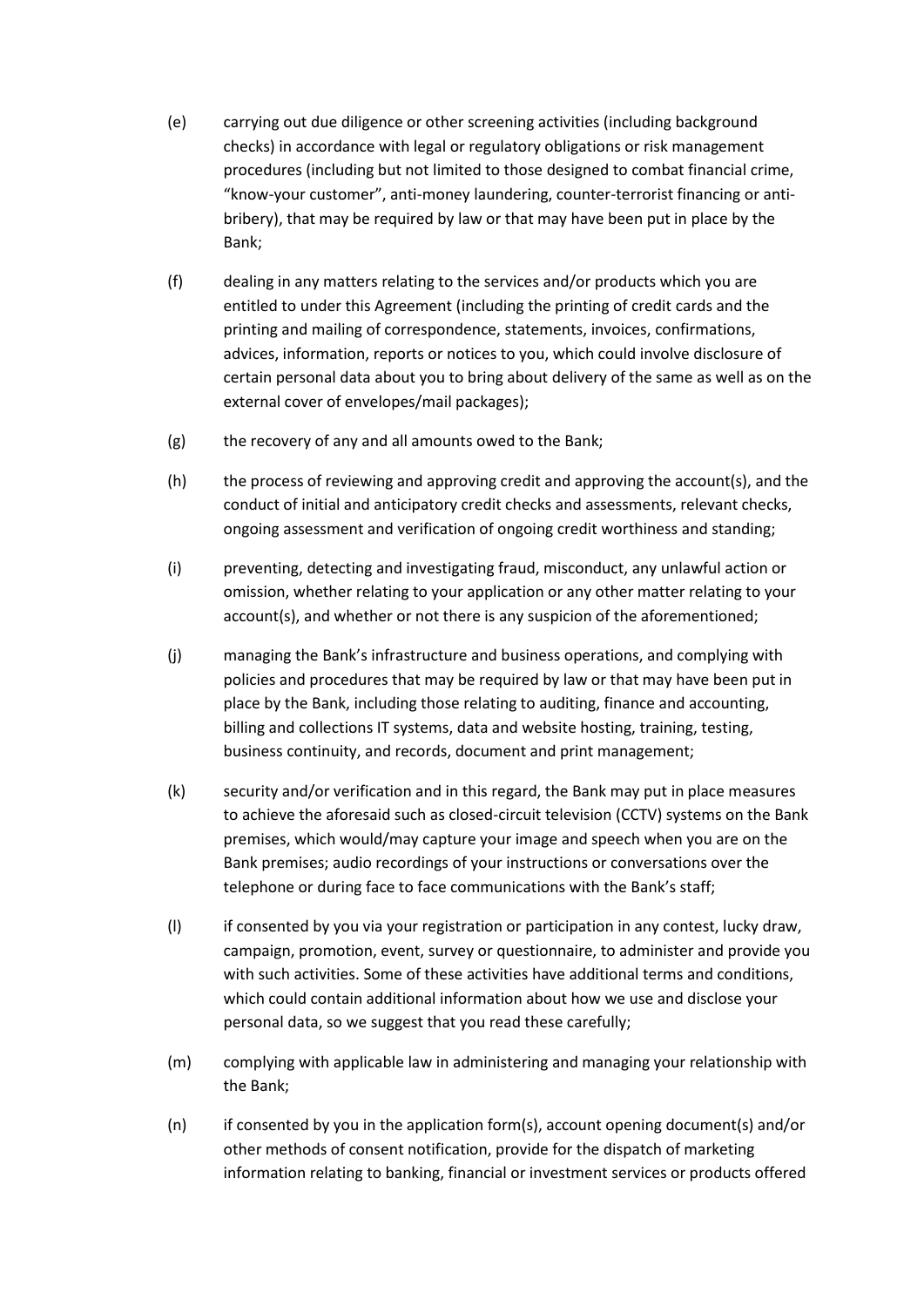by the Bank and the Bank's affiliates, business partners and related companies (whether by the Bank, the Bank's affiliates, business partners or related companies) which the Bank thinks is of benefit or interest to you via your consented method(s) of communication;

- (o) conducting market research for statistical analysis and analytics for the purposes of developing or enhancing our products, services, security and marketing strategies; and/or
- (p) any other purposes which we notify you of at the time of obtaining your consent.

(collectively, the "**Purposes**")

As the purposes for which we may/will collect, use, disclose or process your personal data depend on the circumstances at hand, such purpose may not appear above. However, we will notify you of such other purpose at the time of obtaining your consent, unless processing of your personal data without your consent is permitted by the PDPA or by law.

2.2 In order to conduct our business operations more smoothly, we may also be disclosing the personal data you have provided to us to our third party service providers, agents and/or our affiliates or related corporations, and/or other third parties whether sited in Singapore or outside of Singapore, for one or more of the above-stated Purposes. Such third party service providers, agents and/or affiliates or related corporations and/or other third parties would be processing your personal data either on our behalf or otherwise, for one or more of the above-stated Purposes.

## **3 SPECIFIC ISSUES FOR THE DISCLOSURE OF PERSONAL DATA TO THIRD PARTIES**

- 3.1 We respect the confidentiality of the personal data you have provided to us.
- 3.2 In that regard, we will not disclose your personal data to third parties without first obtaining your consent permitting us to do so. However, please note that we may disclose your personal data to third parties without first obtaining your consent in certain situations, including, without limitation, the following :
	- (a) cases in which the disclosure is required or authorized based on the applicable laws and/or regulations;
	- (b) cases in which the purpose of such disclosure is clearly in your interests, and if consent cannot be obtained in a timely way;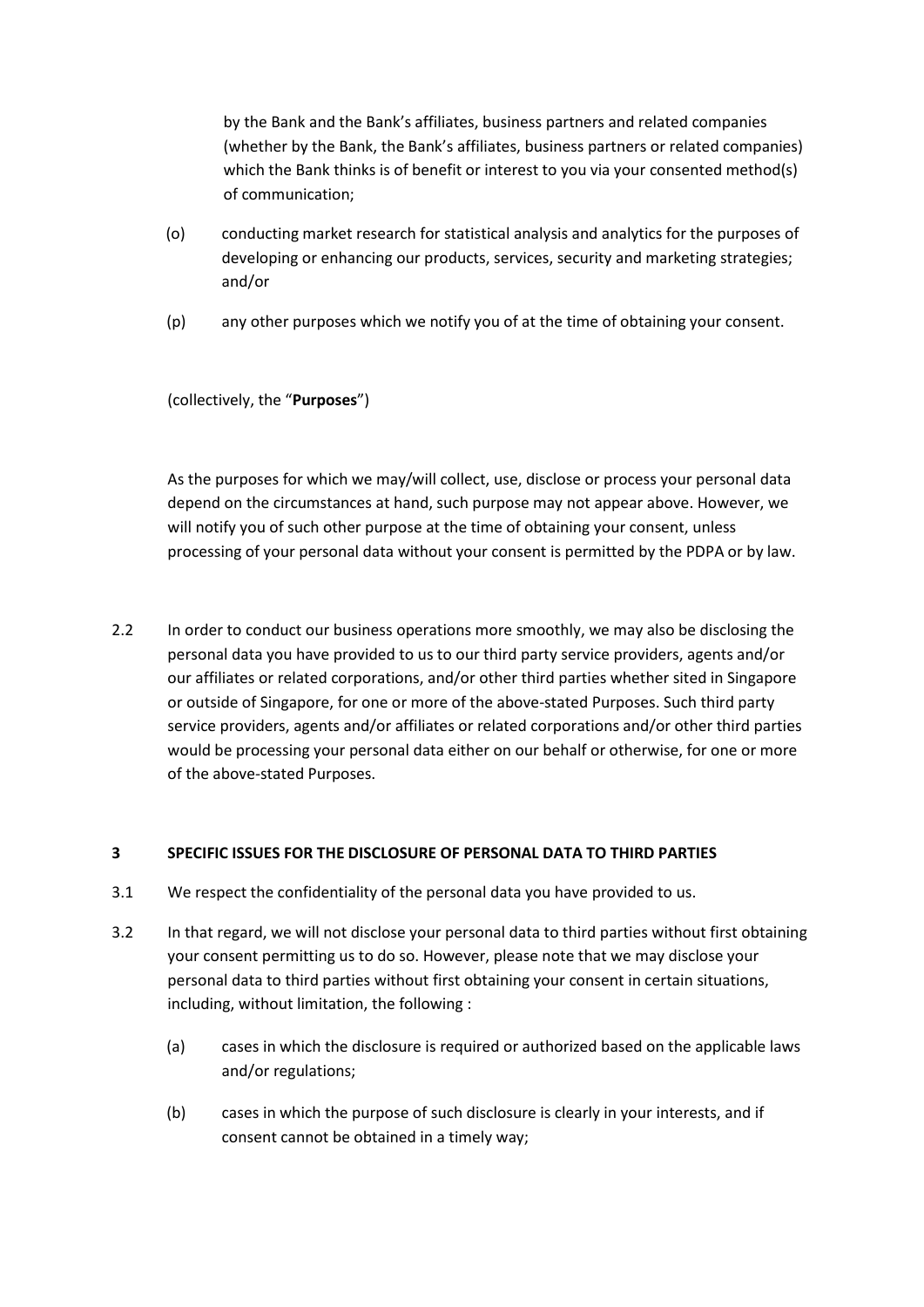- (c) cases in which the disclosure is necessary to respond to an emergency that threatens the life, health or safety of yourself or another individual;
- (d) cases in which the disclosure is necessary for any investigation or proceedings;
- (e) cases in which the personal data is disclosed to any officer of a prescribed law enforcement agency, upon production of written authorisation signed by the head or director of that law enforcement agency or a person of a similar rank, certifying that the personal data is necessary for the purposes of the functions or duties of the officer;
- (f) cases in which the disclosure is to a public agency and such disclosure is necessary in the public interest; and/or
- (g) where such disclosure without your consent is permitted by the PDPA or by law.
- 3.3 The instances listed above at paragraph [**3.2**] are not intended to be exhaustive. For more information on the exceptions, you are encouraged to peruse the Second, Third and Fourth Schedules of the PDPA which is publicly available at [http://statutes.agc.gov.sg.](http://statutes.agc.gov.sg/)
- 3.4 Where we disclose your personal data to third parties with your consent, we will employ our best efforts to require such third parties to protect your personal data.

## **4 REQUEST FOR ACCESS AND/OR CORRECTION OF PERSONAL DATA**

- 4.1 You may request to access and/or correct the personal data currently in our possession by submitting your request at the branch and using the online form set out therein.
- 4.2 For a request to access personal data, we will provide you with the relevant personal data within a reasonable time] from such a request being made.
- 4.3 For a request to correct personal data, we will :
	- (a) correct your personal data as soon as practicable after the request has been made unless we have reasonable grounds not to do so; and
	- (b) subject to paragraph **4.4**, we will send the corrected personal data to every other organisation to which the personal data was disclosed by CIMB Bank within a year before the date the correction was made, unless that other organisation does not need the corrected personal data for any legal or business purpose.
- 4.4 Notwithstanding paragraph **4.3(b)**, we may, if you so consent, send the corrected personal data only to specific organisations to which the personal data was disclosed by us within a year before the date the correction was made.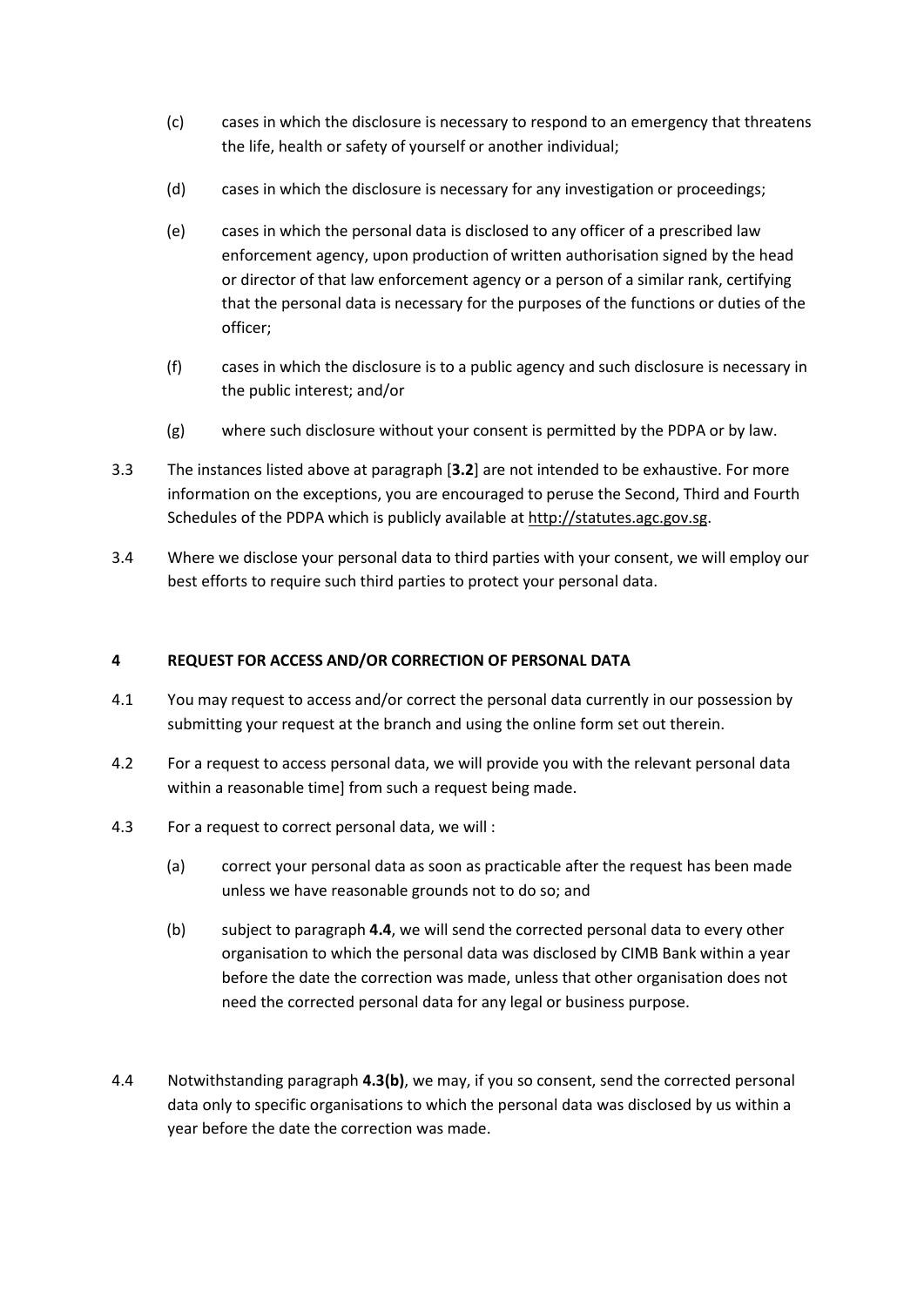4.5 We will also be charging you a reasonable fee for the handling and processing of your requests to access your personal data. We will provide you with a written estimate of the fee we will be charging. Please note that we are not required to respond to or deal with your access request unless you have agreed to pay the fee.

### **5 REQUEST TO WITHDRAW CONSENT**

- 5.1 You may withdraw your consent for marketing by submitting your request at the following webpage<http://www.cimbbank.com.sg/index.php?tpl=pdpa> and using the online form set out therein.
- 5.2 We will process your request within a reasonable time from such a request for withdrawal of consent being made, and will thereafter not collect, use and/or disclose your personal data in the manner stated in your request.
- 5.3 However, your withdrawal of consent could result in certain legal consequences arising from such withdrawal. In this regard, depending on the extent of your withdrawal of consent for us to process your personal data, it may mean that we will not be able to continue with your existing relationship with us.

# **6 ADMINISTRATION AND MANAGEMENT OF PERSONAL DATA**

- 6.1 We will take reasonable efforts to ensure that your personal data is accurate and complete, if your personal data is likely to be used by CIMB Bank to make a decision that affects you, or disclosed to another organisation. However, this means that you must also update us of any changes in your personal data that you had initially provided us with. We will not be responsible for relying on inaccurate or incomplete personal data arising from your not updating us of any changes in your personal data that you had initially provided us with.
- 6.2 We will also put in place reasonable security arrangements to ensure that your personal data is adequately protected and secured. Appropriate security arrangements will be taken to prevent any unauthorized access, collection, use, disclosure, copying, modification, leakage, loss, damage and/or alteration of your personal data. However, we cannot assume responsibility for any unauthorized use of your personal data by third parties which are wholly attributable to factors beyond our control.
- 6.3 We retain personal data in accordance with legal, regulatory, business and operational obligations.
- 6.4 Where your personal data is to be transferred out of Singapore, we will comply with the PDPA in doing so. In this regard, this includes us obtaining your consent unless an exception under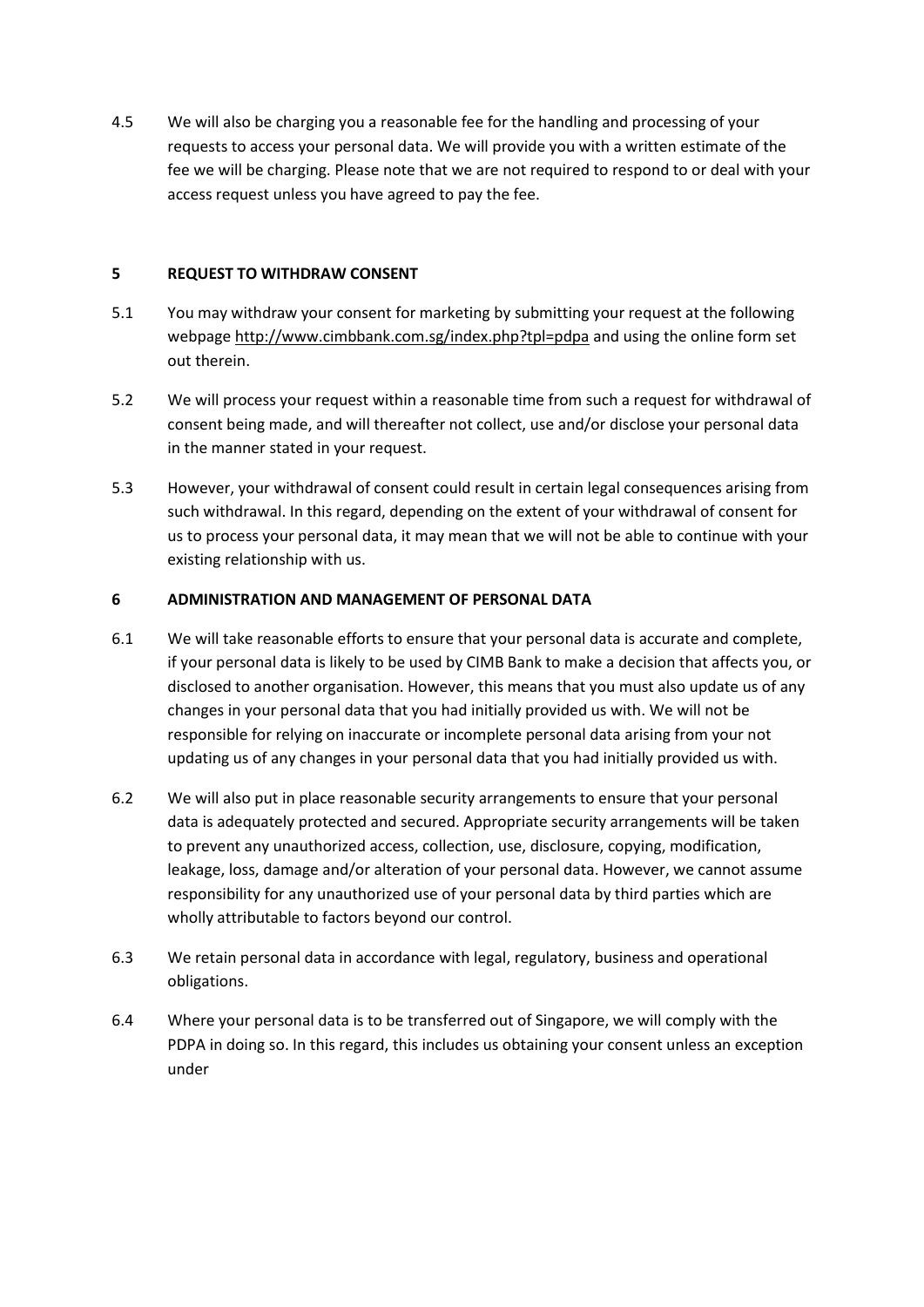the PDPA or law applies, and taking appropriate steps to ascertain that the foreign recipient organisation of the personal data is bound by legally enforceable obligations to provide to the transferred personal data a standard of protection that is at least comparable to the protection under the Act. This may include us entering into an appropriate contract with the foreign recipient organisation dealing with the personal data transfer or permitting the personal data transfer without such a contract if the PDPA or law permits us to.

## **7 COMPLAINT PROCESS**

- 7.1 If you have any complaint or grievance regarding about how we are handling your personal data or about how we are complying with the PDPA, we welcome you to contact us with your complaint or grievance.
- 7.2 Please contact us through one of the following methods with your complaint or grievance :
	- (a) **Singapore telephone number:** +65 6333 7777.
	- (b) **E-mail:** [dpo@cimb.com.](mailto:dpo@cimb.com)

Attention it to the 'Data Protection Officer'.

(c) **Office address:** CIMB Bank Berhad

50 Raffles Place #09-01

Singapore Land Tower

Singapore 048623

Attention it to the 'Data Protection Officer'

- 7.3 Where it is an email or a letter through which you are submitting a complaint, your indication at the subject header that it is a PDPA complaint would assist us in attending to your complaint speedily by passing it on to the relevant staff in our organisation to handle. For example, you could insert the subject header as "**PDPA Complaint**".
- 7.4 We will certainly strive to deal with any complaint or grievance that you may have speedily and fairly.
- **8 Cookies**

## **8.1 Use of "cookies"**

Your visit to this Website may be recorded for analysis on the number of visitors to the site and general usage patterns. Some of this information will be gathered through the use of "cookies". Cookies are small bits of information that are automatically stored on a person's web browser in